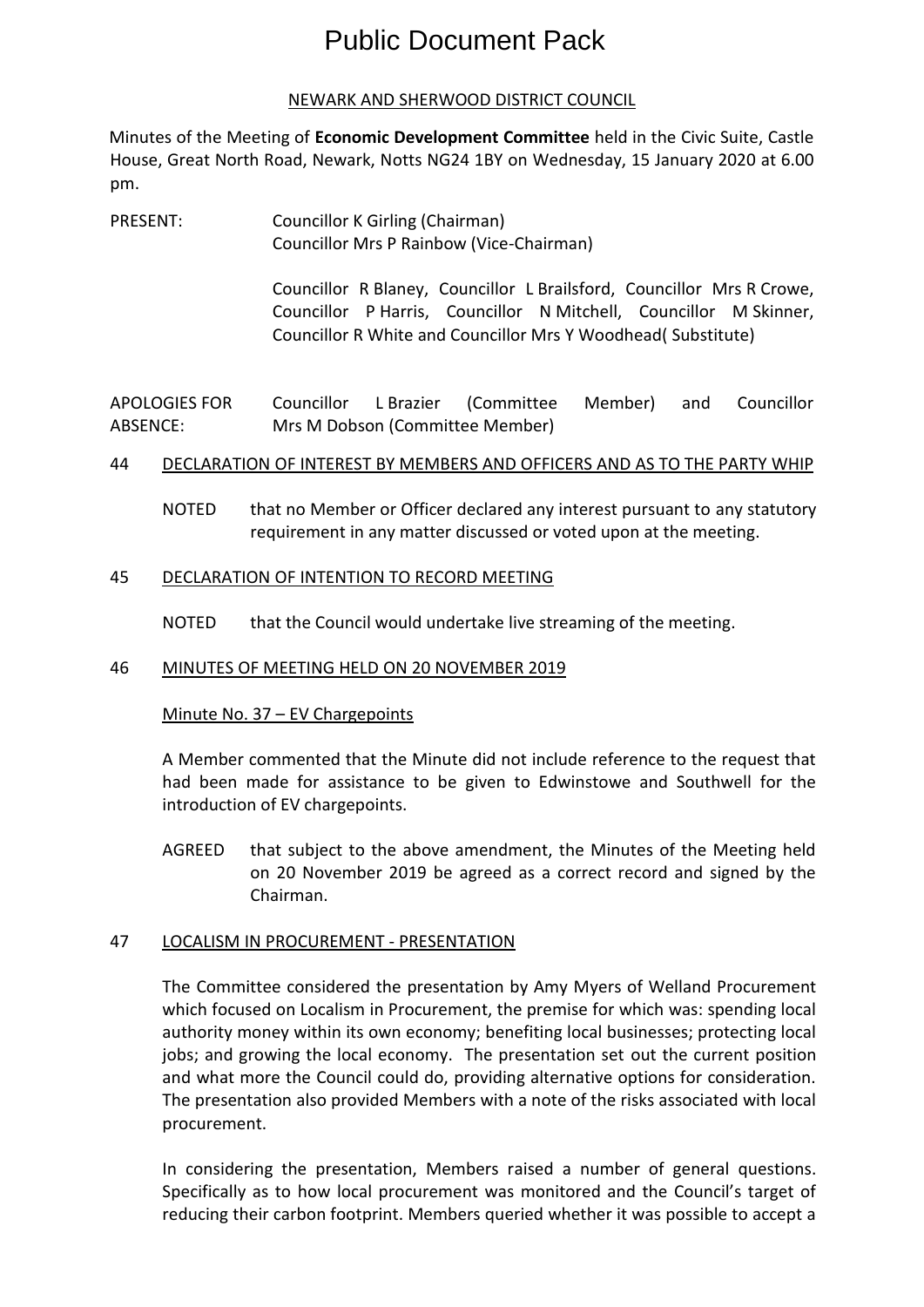local tender that, whilst not necessarily the lowest in cost, did offer the lowest carbon footprint than one out of the district. Ms Myers advised that dependent on the size of the tender, there were some EU rules which prevented setting boundaries to only use local companies. That said, weighting different elements was appropriate below OJEU thresholds.

Members expressed some concern that tenders were only advertised by electronic methods, citing that a great deal of small and medium enterprises (SMEs) were disadvantaged. Ms Myers stated that if a tender was below £10k then a written format would be used.

In relation to what safeguards could be put in place to ensure that lower value contracts were not awarded to family or friends of Council employees, Ms Myers advised that this would be a matter for Audit to consider e.g. how monies were being spent, to whom and how frequently. It was also noted that any issues or concerns could be reported through the Council's Whistleblowing Protocol. The Director – Growth & Regeneration advised that Officers were required to adhere to a Code of Conduct and to make a declaration of any friendships or associations with contractors. Members agreed that it would be beneficial to improve the knowledge of available contractors and the services and goods they were able to provide.

A Member queried whether it was possible to sub-divide a contract in lots, noting that procurement with other local authorities may provide opportunities for economy of scale. Ms Myers acknowledged that economies of scale would be more likely with large tenders but the presentation was tailored to local SMEs.

In relation to what Members considered to be local, it was suggested that the contractor should be within the district boundaries. The Director advised that the Council's current definition of local was a business with a NG or LN postcode.

In noting the above, it was stated that SMEs often struggled due to cash flow issues and that a big contractor buying locally would be unlikely to pay for goods or services promptly. Ms Myers stated that this would need to be discussed with the Council's Legal Team with a view to requiring the business awarded the main contract paying by the terms set out by the Council. It was noted, however, that this would not be inserted as a standard clause in any contract awarded.

The Director advised that the Council would benefit from a promotion campaign, advising businesses and suppliers as to how they could be listed on the Council's Contract Register. Further work would be done with local SME's to promote where to view and tender for opportunities.

AGREED that the presentation be noted.

#### 48 ECONOMIC DEVELOPMENT COMMITTEE REVENUE BUDGET 2020/21

The Committee considered the joint report of the Director – Growth & Regeneration and the Deputy Chief Executive/Director – Resources in relation to the budget and scales of fees and charges for those areas falling under the remit of the Economic Development Committee for 2020/2021.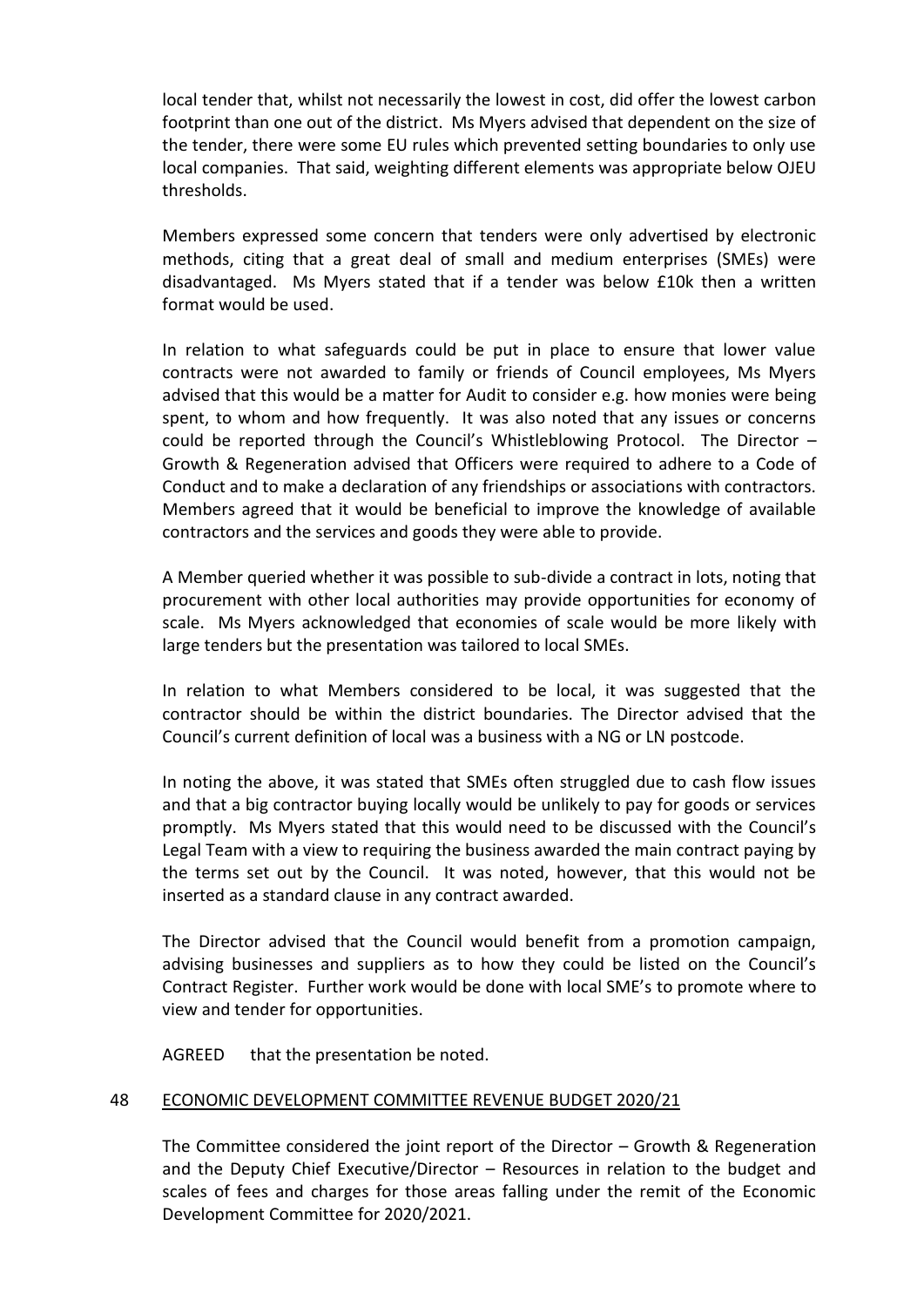The report set out the proposals for recommendation to the Policy & Finance Committee on 20 February 2020 in relation to the base budget for 2020/2021 for inclusion in the overall Council budget and the 2020/2021 fees and charges.

In considering the report Members commented that they welcomed the new posts in the newly created Economic Growth Business Unit. It was suggested that additional budget be made available to enhance campaigns in the district which were designed to attract visitors. Noting the success of the recent Winter/Christmas Campaign it was also suggested that other seasonal campaigns be considered.

In response to the suggestion of an Investment Readiness Workshop the Director – Growth & Regeneration advised that the Business Manager – Economic Growth would be considering this as part of their remit and would report back to Committee in due course, linked to a new Economic Growth Strategy.

- AGREED that the following be recommended to the Policy & Finance Committee on 20 February 2020:
	- (a) the 2020/2021 base budget (Appendix A) for inclusion in the overall Council budget; and
	- (b) to Council on 9 March 2020, the 2020/2021 fees and charges (Appendix D).

# 49 LOCAL DEVELOPMENT FRAMEWORK PROGRESS UPDATE

The Committee considered the report of the Business Manager – Planning Policy which sought to update Members on progress towards delivery of the Plan Review in relation to the Allocations and Development Management Policies.

It was reported that work on the Gypsy & Traveller potential additional capacity on existing sites was almost complete. The Options Report could not be finalised at this stage but would be presented to the next meeting. Members were also updated that a new design policy was being prepared to incorporate the principles of Building for Life.

AGREED that:

- (a) progress towards meeting the timetable of the adopted Local Development Scheme be noted; and
- (b) if necessary, an additional meeting of the Economic Development Committee be held to approve the Options Report for public consultation.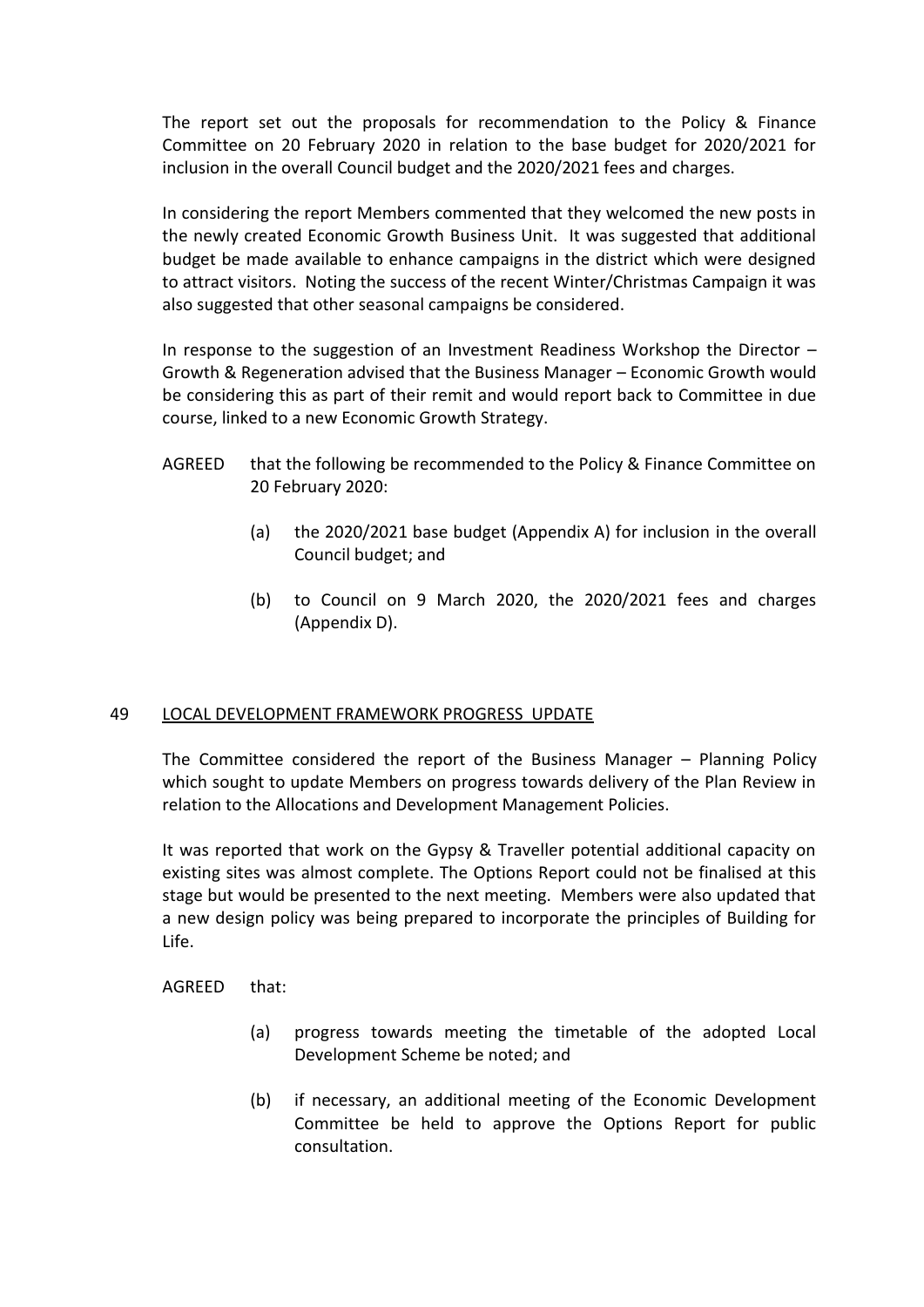#### 50 SOCIAL MOBILITY PROJECT PROPOSAL

The Committee considered the report of the Director – Growth & Regeneration which sought to update Members on the proposed continuation of financial support for Social Mobility Projects in Newark & Sherwood as reported to the June 2019 Committee.

Following a workshop held in September 2019 it was decided that a new Economic Growth Strategy was required. This had been delayed due to the pending appointment of the new Economic Growth Business Unit. Notwithstanding this it was considered that momentum on this specific issue should not be lost Details of the proposals were set out in paragraph 3 of the report and included: developing employability skills (in partnership with Deere Apprenticeships); Newark & Nottinghamshire Agricultural Society Schools Project; and Cognitive Behaviour Training. Details of the costings to deliver the above were detailed in paragraph 3.6 of the report.

In considering the report Members queried whether schools other than those noted in the report had been approached. The Business Manager – Planning Policy advised that the schools had been chosen as it was thought they were located where the money would be best spent. Members suggested that it would be beneficial to use those schools as a hub and consider taking pupils from other schools. Members agreed that the proposals to work with schools were to be welcomed.

Whilst acknowledging the Council's ambition of working with businesses in the west of the district, Members noted that additional work and assistance with the Sherwood Business Club was required in order for them to be able to engage and build relationships in the surrounding area.

AGREED that:

- (a) the proposed approach to social mobility set out in Section 3 of the report be approved; and
- (b) the Economic Development Committee recommends to the Policy & Finance Committee that an additional £13k be included in the 2020/2021 Revenue Budget for Employment and Skills to support the proposed approach to social mobility.

# 51 COUNCIL POLICY FOR MANAGEMENT OF OPEN SPACE

The Committee considered the report of the Director – Growth & Regeneration which sought to update Members on options for securing the long-term management and maintenance of new open space provided as part of new (predominately housing) development proposals.

The Director briefed Members on the discussions held at the Open Space Working Group which had been established at the November meeting of the Committee and advised that the issue was one that required a national focus. He recommended that representations be made for a discussion to be held at Ministerial level, whilst noting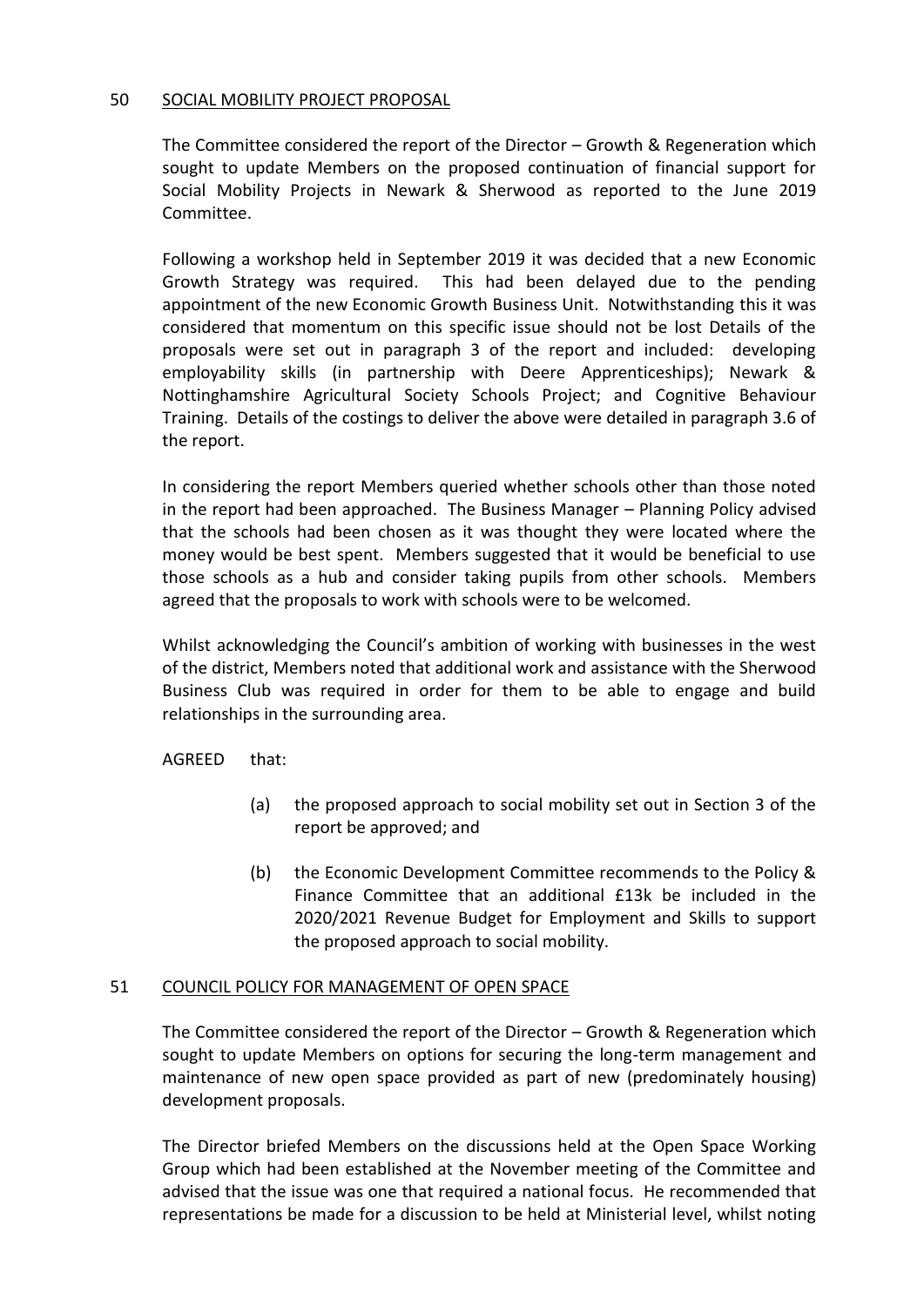that it was unlikely to result in a ban of such agreements, but could result in the legislation of fees and charges.

In considering the report, Members agreed that a letter be written to the relevant Government Minister and that further work be undertaken by the Council's Legal Team on the implications of becoming a ManCo with respect to the need to be a freehold interest on a property.

AGREED that:

- (a) the Director Growth & Regeneration forward a letter to the relevant Government Minister requesting that the issues surrounding Management Organisations be reviewed as a matter of urgency; and
- (b) clarity be sought from the Council's Legal Business Unit on the implications for the Council should they become a Management Company, specifically in relation to becoming a third party influence on the title deeds of a householder.

#### 52 CHRISTMAS CAMPAIGN EVALUATION

The Committee considered the report of the Director – Growth & Regeneration which sought to update Members on options for securing the long-term management and maintenance of new open space provided as part of new (predominately housing) development proposals.

The Director briefed Members on the discussions held at the Open Space Working Group which had been established at the November meeting of the Committee and advised that the issue was one that required a national focus. He recommended that representations be made for a discussion to be held at Ministerial level, whilst noting that it was unlikely to result in a ban of such agreements, but could result in the legislation of fees and charges.

In considering the report, Members agreed that a letter be written to the relevant Government Minister and that further work be undertaken by the Council's Legal Team on the implications of becoming a ManCo with respect to the need to be a freehold interest on a property.

AGREED that:

- (a) the Director Growth & Regeneration forward a letter to the relevant Government Minister requesting that the issues surrounding Management Organisations be reviewed as a matter of urgency; and
- (b) clarity be sought from the Council's Legal Business Unit on the implications for the Council should they become a Management Company, specifically in relation to becoming a third party influence on the title deeds of a householder.